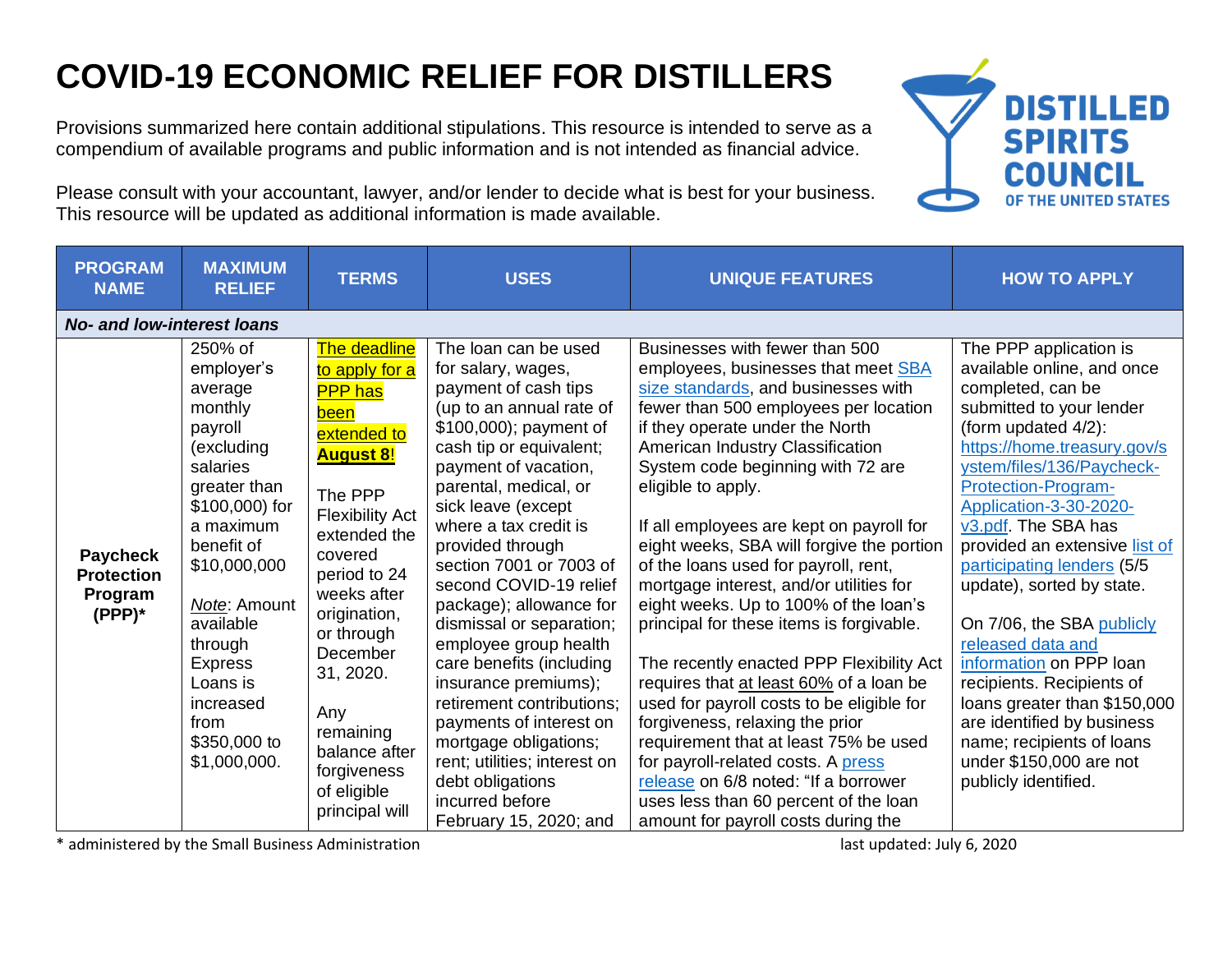|  | have                   | payment of state or       | forgiveness covered period, the            | You can access the loan        |
|--|------------------------|---------------------------|--------------------------------------------|--------------------------------|
|  | maximum                | local tax assessed on     | borrower will continue to be eligible for  | forgiveness application form   |
|  | maturity of            | employee                  | partial loan forgiveness, subject to at    | and instructions here. The     |
|  | 10 years               | compensation.             | least 60 percent of the loan forgiveness   | PPP loan forgiveness           |
|  | from date of           |                           | amount having been used for payroll        | application explains how to    |
|  | application of         | The SBA's PPP             | costs."                                    | calculate your forgiveness     |
|  | forgiveness            | <b>Frequently Asked</b>   |                                            | amount, determine your         |
|  | with a                 | <b>Questions</b> (updated | The forgiven amount will be reduced        | eligible payroll and           |
|  | maximum                | 5/27) for borrowers and   | proportionally by any reduction in         | nonpayroll costs, document     |
|  | interest rate          | lenders provides          | employees retained compared to the         | eligibility for loan           |
|  | of 4%. The             | additional detail.        | prior year and reduced by the reduction    | forgiveness and apply the      |
|  | recently               |                           | in pay of any employee beyond 25% of       | <b>CARES Act's safe harbor</b> |
|  | enacted PPP            |                           | their prior year compensation.             | for remedying payroll or       |
|  | <b>Flexibility Act</b> |                           | Borrowers that re-hire workers             | headcount reductions. On       |
|  | allows for a           |                           | previously laid off will not be penalized  | 6/17, the SBA released a       |
|  | maturity               |                           | for having a reduced payroll at the        | more "borrower-friendly" EZ    |
|  | period of not          |                           | beginning of the period. The newly         | forgiveness application for    |
|  | less than 5            |                           | enacted PPP Flexibility Act provides       | borrowers who (a) are self-    |
|  | years on new           |                           | "safe harbor" and includes a provision     | employed or have no            |
|  | loans                  |                           | exempting borrowers from the               | employees, (b) did not         |
|  | enacted on             |                           | proportional reduction in loan             | reduce the salaries or         |
|  | or after June          |                           | forgiveness to the number of full-time     | wages of their employees       |
|  | 5, 2020. The           |                           | employees retained recognizing many        | by more than 25% and did       |
|  | interest rate          |                           | employers' difficulties in hiring/rehiring | not cut their hours or reduce  |
|  | remains 1%.            |                           | and inability to return to the same level  | the number of employees,       |
|  |                        |                           | of business activity as before the         | or (c) experienced             |
|  | The PPP                |                           | pandemic.                                  | reductions in business         |
|  | <b>Flexibility Act</b> |                           |                                            | activity as a result of        |
|  | also extends           |                           | Standard SBA provisions related to         | COVID-19-related directives    |
|  | the deferral           |                           | availability of credit and personal        | and did not reduce the         |
|  | until the date         |                           | guarantee requirements do not apply.       | salaries or wages of           |
|  | on which the           |                           | There are no borrower or lender fees.      | employees by more than         |
|  | amount of              |                           |                                            | 25%.                           |
|  | forgiveness            |                           | Loan forgiveness requires rigorous         |                                |
|  | determined             |                           | documentation, including payroll tax       | The Treasury Department's      |
|  | is remitted to         |                           | filings; state income, payroll, and        | announcement on the            |
|  | the lender.            |                           | unemployment insurance filings; and        | forgiveness procedures is      |
|  |                        |                           | other documentation verifying payments     | available here, and the SBA    |
|  |                        |                           | on mortgage obligations, rent, and         | has released its interim final |
|  |                        |                           |                                            |                                |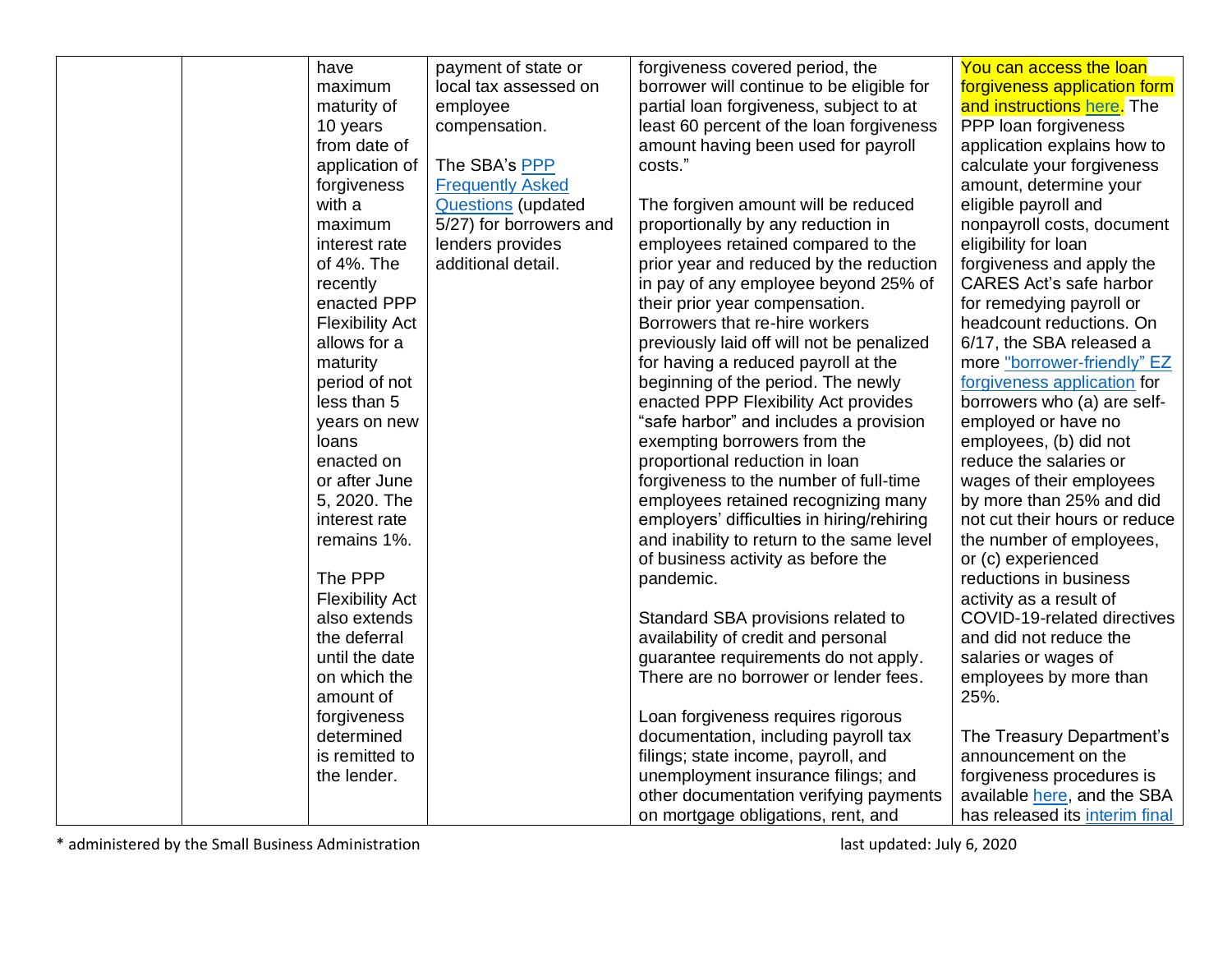|                    |                | Additional        | utilities. Forgiveness will not be       | rule on PPP loan                  |
|--------------------|----------------|-------------------|------------------------------------------|-----------------------------------|
|                    |                | information is    | provided without submission of           | forgiveness and revisions to      |
|                    |                | available         | documentation.                           | loan forgiveness interim rule     |
|                    |                | from the          |                                          | (6/23 update).                    |
|                    |                | <b>Department</b> | For more information about the PPP,      |                                   |
|                    |                | of the            | please consider consulting:              | Note: Businesses cannot           |
|                    |                | Treasury's        | <b>PPP Affiliate Interim Final Rule</b>  | receive PPP assistance and        |
|                    |                | <b>PPP Fact</b>   | (effective 4/15)                         | EIDL for the same purpose,        |
|                    |                | Sheet.            | <b>Interim Final Rule on Seasonal</b>    | but a borrower who has an         |
|                    |                |                   | Employers (effective 4/28)               | EIDL unrelated to                 |
|                    |                |                   | <b>Interim Final Rule on Treatment</b>   | coronavirus (e.g., from           |
|                    |                |                   | of Entities with Foreign Affiliates      | hurricane recovery or             |
|                    |                |                   | <b>Interim Final Rule on SBA Loan</b>    | wildfires, for example) has       |
|                    |                |                   | <b>Review and Borrower and</b>           | the option to refinance that      |
|                    |                |                   | <b>Lender Responsibilities</b>           | loan into the PPP loan. An        |
|                    |                |                   |                                          | emergency EIDL grant of           |
|                    |                |                   |                                          | \$10,000 would be                 |
|                    |                |                   |                                          | subtracted from the forgiven      |
|                    |                |                   |                                          | amount under the PPP. A           |
|                    |                |                   |                                          | business with a PPP cannot        |
|                    |                |                   |                                          | also claim the retention tax      |
|                    |                |                   |                                          | credit. Through the newly         |
|                    |                |                   |                                          | enacted PPP Flexibility Act,      |
|                    |                |                   |                                          | a borrower can take               |
|                    |                |                   |                                          | advantage of the payroll tax      |
|                    |                |                   |                                          | deferral, however.                |
|                    |                |                   |                                          |                                   |
|                    |                |                   |                                          | Note: Please see IRS              |
|                    |                |                   |                                          | Notice 2020-32 for details        |
|                    |                |                   |                                          | on taking tax deductions          |
|                    |                |                   |                                          | while receiving a PPP.            |
|                    | As of June 8,  | $LIBOR + 3%$      | The Main Street Protection Program is    | *As of 6/23, lender               |
|                    | 2020, up to    | interest rate.    | being expanded to enable businesses      | registration is now open.         |
| <b>Main Street</b> | \$35,000,0000  | As of 6/23,       | with up to 15,000 employees or up to \$5 | <b>Federal Reserve is working</b> |
| Lending            | for new loans, | loans issued      | billion in annual revenue to be eligible | to create infrastructure          |
| Program            | up to          | under the         | for loans with a minimum size of         | necessary to fully                |
|                    | \$50,000,000   | program           | \$250,000.                               | operationalize the                |
|                    | for priority   | have a 5          |                                          | program.*                         |
|                    | loans, and up  | maturity,         | For additional information, please see:  |                                   |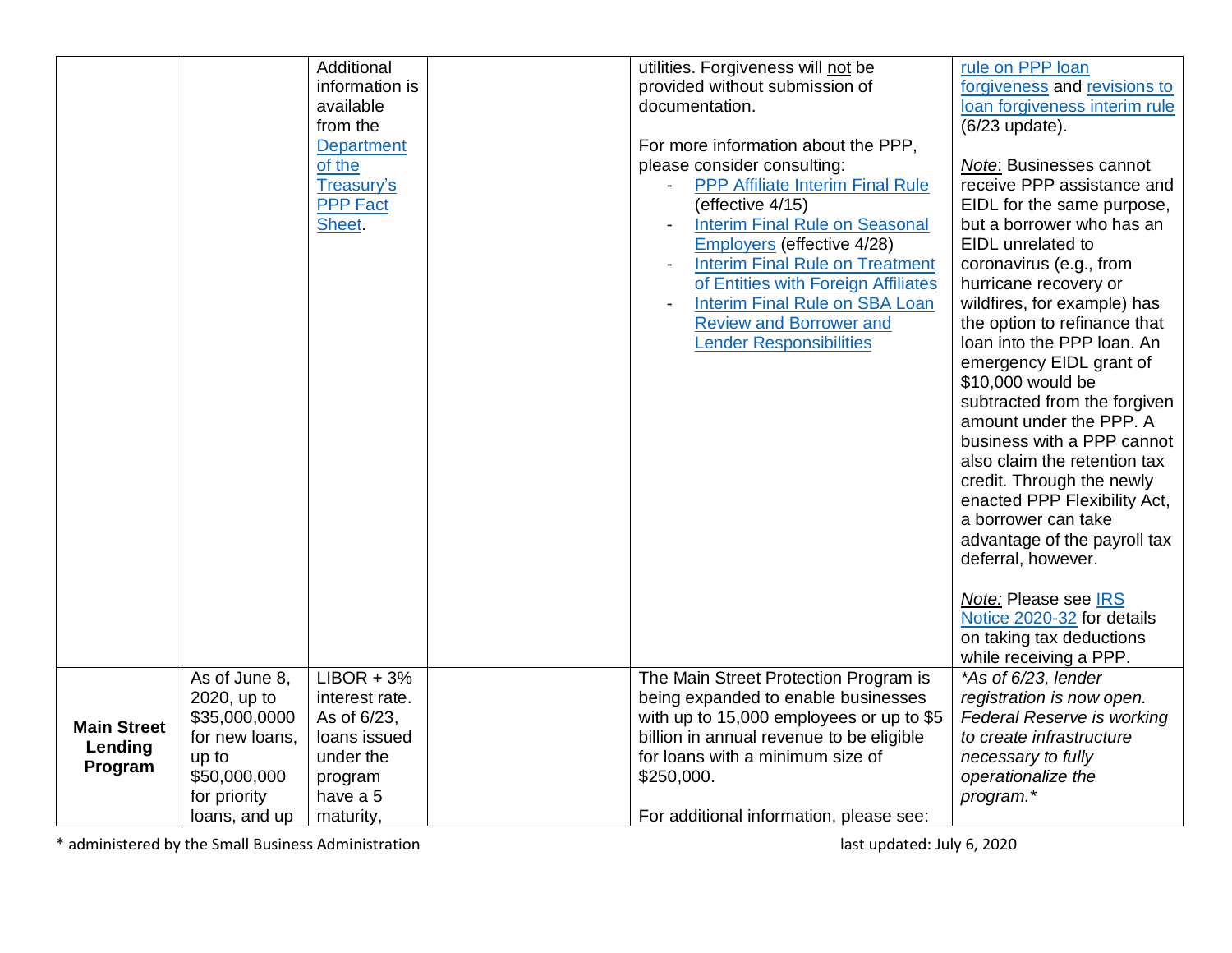|                                                                     | to<br>\$300,000,000<br>for expanded<br>loans.                                                              | deferral of<br>principal<br>payments for<br>2 years, and<br>deferral of<br>interest<br>payments for<br>1 year.                                                                                                                                                           |                                                                                                                     | Expansion announcement (6/8)<br><b>The Main Street Lending</b><br>Program webpage, which<br>includes term sheets and FAQ<br>documents                                                                                                                                                                                                                                                                                                                                                                                                                                                                                                                                                                                                                                            | Note: Can be combined<br>with PPP, but unlike PPP,<br>these loans are not<br>forgivable                                                                                                                                                                                                                                                                               |
|---------------------------------------------------------------------|------------------------------------------------------------------------------------------------------------|--------------------------------------------------------------------------------------------------------------------------------------------------------------------------------------------------------------------------------------------------------------------------|---------------------------------------------------------------------------------------------------------------------|----------------------------------------------------------------------------------------------------------------------------------------------------------------------------------------------------------------------------------------------------------------------------------------------------------------------------------------------------------------------------------------------------------------------------------------------------------------------------------------------------------------------------------------------------------------------------------------------------------------------------------------------------------------------------------------------------------------------------------------------------------------------------------|-----------------------------------------------------------------------------------------------------------------------------------------------------------------------------------------------------------------------------------------------------------------------------------------------------------------------------------------------------------------------|
| <b>Economic</b><br><b>Injury</b><br><b>Disaster</b><br>Loan (EIDL)* | \$2,000,000.<br>5/7 Update:<br>Reporting<br>suggests<br>EIDL Ioans<br>are being<br>capped at<br>\$150,000. | 3.75%<br>interest,<br>long-term<br>repayment<br>available<br>over up to 30<br>years                                                                                                                                                                                      | Fixed debts; payrolls;<br>accounts payable and<br>other bills that can't be<br>paid because of<br>disaster's impact | Access to EIDL has historically been<br>limited to businesses without access to<br>credit elsewhere and required personal<br>guarantees, but these may be waived.<br><b>UPDATE: SBA has resumed processing</b><br>applications submitted prior to 4/15 and<br>is processing on a first-come, first-<br>served basis. SBA is only accepting<br>new applications from agricultural<br>businesses at this time.                                                                                                                                                                                                                                                                                                                                                                     | You can apply at<br>https://covid19relief.sba.gov<br>/#/ both EIDL and<br>emergency EIDL grants.<br>Note: This program can be<br>combined with the<br>employee retention tax<br>credit.                                                                                                                                                                               |
| <b>Express</b><br><b>Bridge Loan</b><br>(EBL) Pilot<br>Program*     | Up to \$25,000                                                                                             | Prime +<br>6.5%<br>interest, can<br>be repaid<br>using EIDL<br>loan or over<br>a maximum<br>of 7 years if<br>the borrower<br>does not<br>obtain long-<br>term disaster<br>financing<br>COVID-19-<br>related loans<br>can be<br>approved<br>through<br>March 13,<br>2021. | Supporting the survival<br>and/or reopening of the<br>small business; working<br>capital                            | If a small business has an urgent need<br>for cash while waiting for decision and<br>disbursement on an EIDL, they may<br>qualify for an SBA Express Disaster<br>Bridge Loan. These loans allow small<br>businesses who currently have a<br>business relationship with an SBA<br>Express Lender to access up to<br>\$25,000 with less paperwork. Lenders<br>required to certify that applicant does<br>not have the ability to obtain some or all<br>of the loan funds from non-federal<br>sources without SBA assistance.<br>Lenders are not required to take<br>collateral. First disbursement of the EBL<br>should occur within 45 days of the<br>lenders' receipt of an SBA loan number<br>and must occur no later than 90 days<br>from that date, or else EBL is cancelled. | You can learn if your lender<br>is an EBL Lender by<br>connecting with your local<br><b>SBA District Office. SBA</b><br>Express Lenders may only<br>make EBLs to eligible small<br>businesses with which the<br>Lender had an existing<br>banking relationship on or<br>before the date of the<br>applicable disaster (e.g.,<br>March 13, 2020, for COVID-<br>$19$ ). |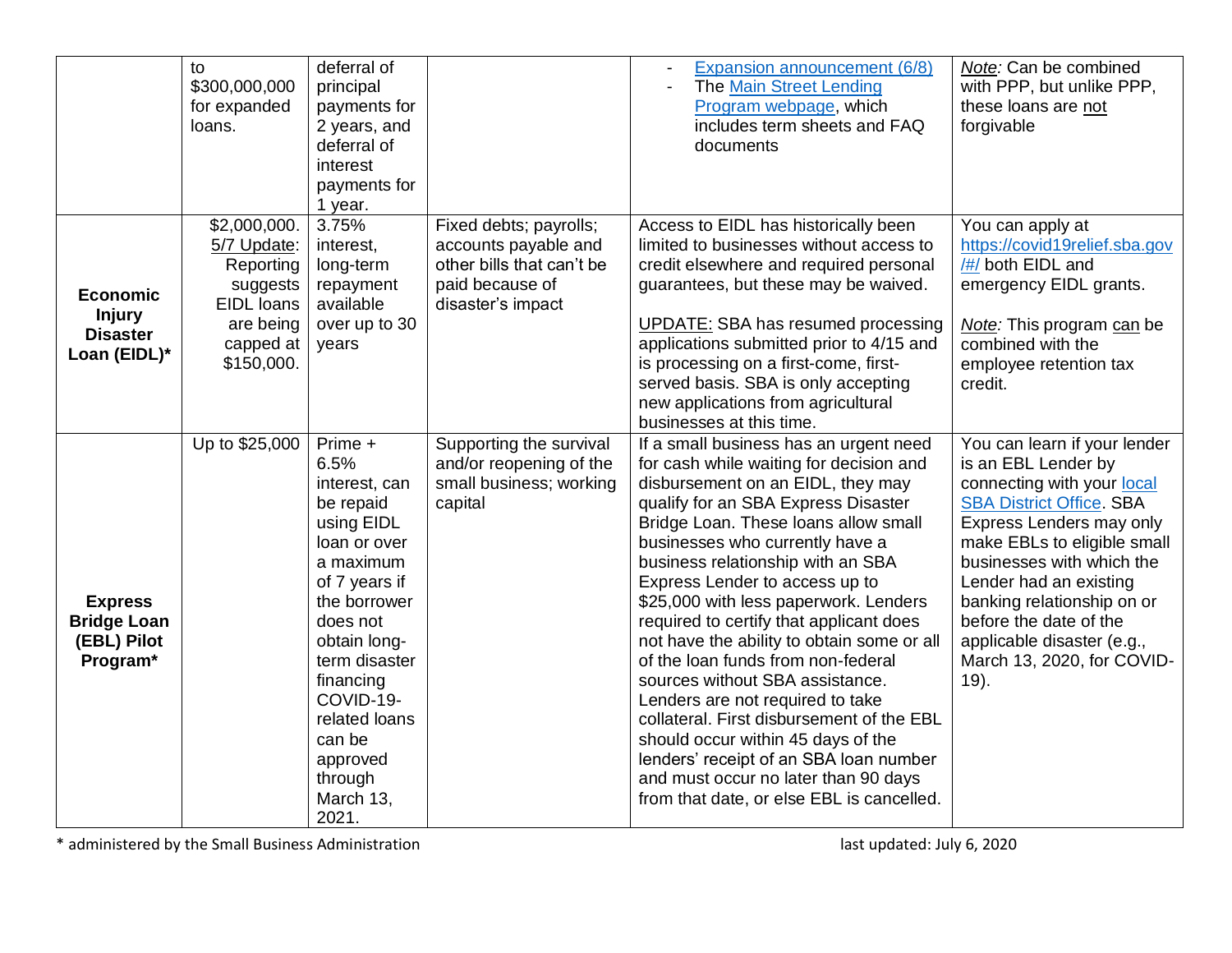|                               | *variable*    | <b>The</b>                   | <b>Ensuring businesses</b>                    | Eligible companies must be domiciled in                                               | <b>Economic Stabilization</b>                   |
|-------------------------------|---------------|------------------------------|-----------------------------------------------|---------------------------------------------------------------------------------------|-------------------------------------------------|
|                               |               | maximum                      | retain at least 90% of                        | the United States. These resources are                                                | Funds may be used for                           |
|                               |               | term is 5                    | the borrowers'                                | intended for businesses with 500-                                                     | purchasing obligations or                       |
|                               |               | years with an                | workforce at full                             | 10,000 employees. Loans are ineligible                                                | other interests (either                         |
|                               |               | annualized                   | compensation and                              | for forgiveness. For companies                                                        | directly from issuers or                        |
|                               |               | interest rate                | benefits until September                      | accessing loan or loan guarantees,                                                    | through secondary markets)                      |
|                               |               | not higher                   | 30, 2020, or restore not                      | there's a prohibition on stock or equity                                              | or making loans, including                      |
|                               |               | than 2% per                  | less than 90% of the                          | buybacks, prohibition on dividends and                                                | other advances secured by                       |
|                               |               | annum with                   | workforce that existed                        | other capital disbursements, and                                                      | collateral. The Secretary of                    |
| <b>Economic</b>               |               | no principal<br>and interest | as of February 1, 2020,<br>and to restore all | limitations on compensation for officers<br>and high-earning employees until 12       | Treasury is directed to<br>endeavor to seek the |
| <b>Stabilization</b>          |               | due for the                  | compensation and                              | months after the loan or loan guarantee                                               | implementation of this                          |
| <b>Fund</b>                   |               | first 6                      | benefits no later than 4                      | is no longer outstanding. Recipients                                                  | program for these purposes                      |
|                               |               | months.                      | months after the                              | cannot outsource jobs for the term of                                                 | through banks and other                         |
|                               |               |                              | termination date of the                       | the loan and 2 years following                                                        | lenders.                                        |
|                               |               |                              | public health emergency                       | completing repayment. Recipients also                                                 |                                                 |
|                               |               |                              |                                               | cannot abrogate existing collective                                                   |                                                 |
|                               |               |                              |                                               | bargaining agreements for the term of                                                 |                                                 |
|                               |               |                              |                                               | the loan or the 2 years following                                                     |                                                 |
|                               |               |                              |                                               | repayment and will remain neutral in<br>any union-organizing effort for the term      |                                                 |
|                               |               |                              |                                               | of the loan.                                                                          |                                                 |
| <b>Grants and Debt Relief</b> |               |                              |                                               |                                                                                       |                                                 |
|                               | \$10,000      | The covered                  | Payroll; paid sick leave;                     | Emergency EIDL grants are expedited                                                   | You can apply at                                |
| <b>Emergency</b>              |               | period is                    | service to debt                               | access to capital available within 3                                                  | https://covid19relief.sba.gov                   |
| <b>EIDL Grant*</b>            |               | January 31-                  | obligations                                   | days.                                                                                 | /#/ both EIDL and                               |
|                               |               | December                     |                                               |                                                                                       | emergency EIDL grants.                          |
|                               | Principal,    | 31, 2020.<br>This program    |                                               | Small Business Debt Relief applies to                                                 | For current SBA Serviced                        |
|                               | interest, and | is in effect for             |                                               | all SBA products, including 7(a),                                                     | Disaster (Home and                              |
|                               | fees on all   | a 6-month                    |                                               | Community Advantage, 504, and                                                         | Business) Loans, if the loan                    |
| <b>Small</b>                  | existing SBA  | period                       |                                               | Microloan programs not in deferment for                                               | was in "regular servicing on                    |
| <b>Business</b>               | loan products | beginning                    |                                               | 6 months to provide relief to businesses                                              | March 1, the SBA is                             |
| Debt Relief*                  | for 6 months  | with the date                |                                               | negatively affected by COVID-19.                                                      | providing automatic                             |
|                               |               | of enactment                 |                                               |                                                                                       | deferment through                               |
|                               |               | (March 27,<br>2020).         |                                               | The SBA will also pay the principal and<br>interest of new 7(a) loans issued prior to | December 31, 2020.<br>Interest will continue to |
|                               |               |                              |                                               | September 27, 2020. The SBA will pay                                                  | accrue during this time.                        |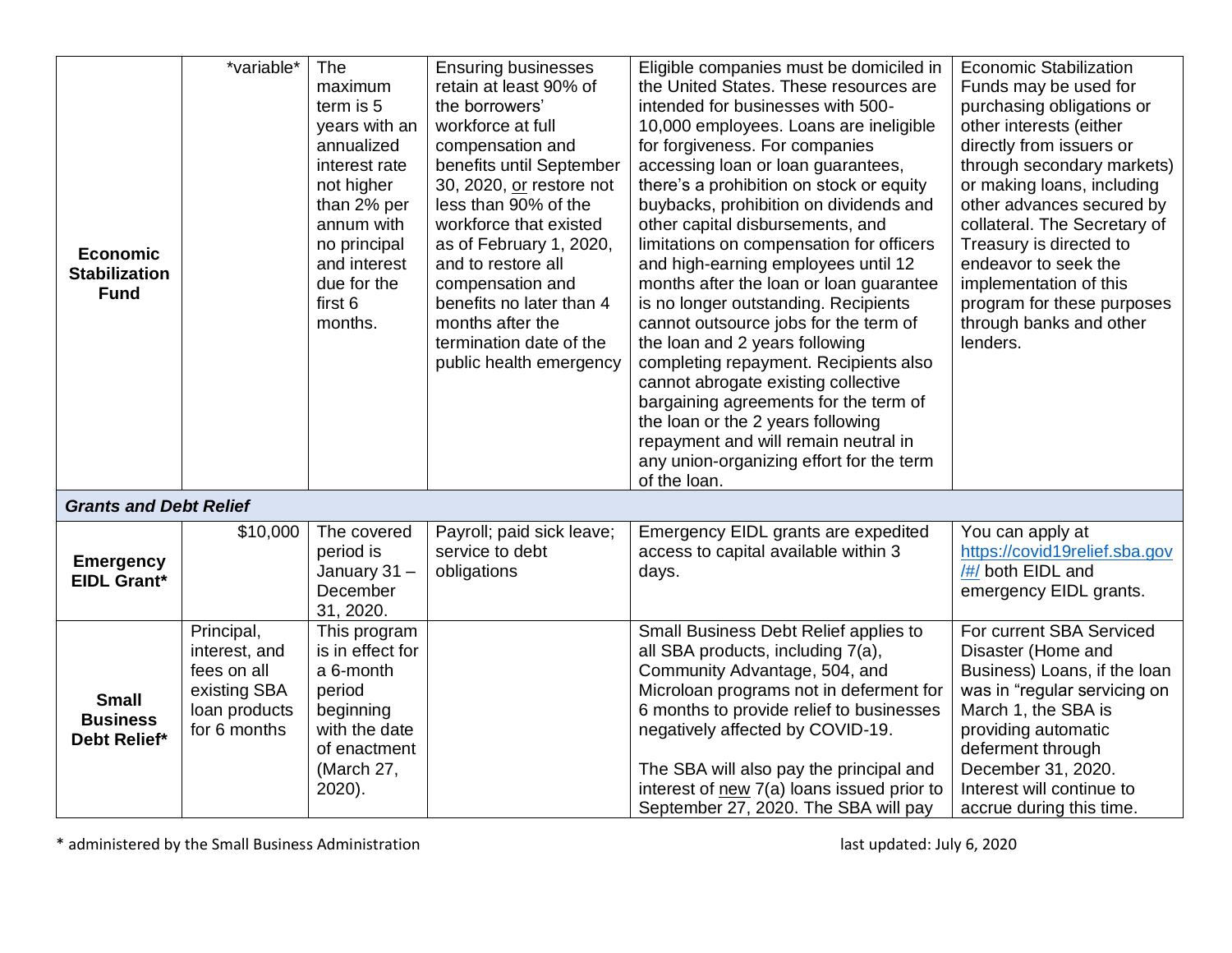|                                                                    |                                                                                                                                                 |                                                                                                                                                   |                                                                                                                                                                                                                                                                                                  | the principal and interest of current 7(a)<br>loans for a period of six months.                                                                                                                                                                                                                                                                                                               | Note: PPP and EIDL loans                                                                                                                                                                                                             |  |  |  |
|--------------------------------------------------------------------|-------------------------------------------------------------------------------------------------------------------------------------------------|---------------------------------------------------------------------------------------------------------------------------------------------------|--------------------------------------------------------------------------------------------------------------------------------------------------------------------------------------------------------------------------------------------------------------------------------------------------|-----------------------------------------------------------------------------------------------------------------------------------------------------------------------------------------------------------------------------------------------------------------------------------------------------------------------------------------------------------------------------------------------|--------------------------------------------------------------------------------------------------------------------------------------------------------------------------------------------------------------------------------------|--|--|--|
|                                                                    |                                                                                                                                                 |                                                                                                                                                   |                                                                                                                                                                                                                                                                                                  |                                                                                                                                                                                                                                                                                                                                                                                               | are ineligible.                                                                                                                                                                                                                      |  |  |  |
|                                                                    | <b>Delays and Deferments in Tax Payments</b>                                                                                                    |                                                                                                                                                   |                                                                                                                                                                                                                                                                                                  |                                                                                                                                                                                                                                                                                                                                                                                               |                                                                                                                                                                                                                                      |  |  |  |
| <b>Tax Filing</b>                                                  | Tax filing<br>deadline<br>extended<br>from April 15<br>to July 15                                                                               |                                                                                                                                                   |                                                                                                                                                                                                                                                                                                  | Businesses and individuals can<br>postpone estimated tax payments due<br>from the date of enactment until<br>October 15, 2020, with no cap on the<br>amount of payment postponed.                                                                                                                                                                                                             |                                                                                                                                                                                                                                      |  |  |  |
| <b>Employer</b><br><b>Payroll</b><br><b>Taxes</b>                  | <b>Deferred</b><br>payment of<br>the employer<br>share of the<br>Social<br><b>Security Tax</b>                                                  |                                                                                                                                                   |                                                                                                                                                                                                                                                                                                  | Deferred employment tax can be paid<br>over the following two years, with half<br>the amount required to be paid by<br>December 31, 2021, and the other half<br>by December 31, 2022.                                                                                                                                                                                                         | The PPP Flexibility Act<br>enacted into law on 6/5<br>allows employers to take<br>advantage of the employer<br>payroll tax deferral even if<br>the PPP is forgiven.                                                                  |  |  |  |
| <b>Tax Credits</b>                                                 |                                                                                                                                                 |                                                                                                                                                   |                                                                                                                                                                                                                                                                                                  |                                                                                                                                                                                                                                                                                                                                                                                               |                                                                                                                                                                                                                                      |  |  |  |
| Qualified<br>Improvement<br><b>Property</b>                        |                                                                                                                                                 | <b>Effective</b> for<br>retail,<br>restaurant,<br>and qualified<br>improvement<br>property<br>placed in<br>service after<br>September<br>27, 2017 | This provision is a<br>technical correction to<br>the 2017 Tax Cuts and<br>Jobs Act to re-establish<br>the 15-year depreciable<br>class life for qualified<br>improvement, retail, and<br>restaurant property,<br>eliminating the ability to<br>claim bonus<br>depreciation on such<br>property. | To correct an error in the tax code<br>known as the "retail glitch," businesses<br>will be able to immediately write off<br>costs associated with improving<br>facilities instead of having to depreciate<br>those improvements over the 39-year<br>life of the building. Because this is a<br>correction, it allows them to amend a<br>prior year return, while incentivizing<br>investment. | Additional IRS guidance is<br>anticipated regarding the<br>accounting method change<br>procedures to use, including<br>those circumstances where<br>more than one return has<br>been filed.                                          |  |  |  |
| <b>Employee</b><br><b>Retention</b><br><b>Tax Credit</b><br>(ERTC) | Credit for<br>each calendar<br>quarter equal<br>to 50% of the<br>qualified<br>wages with<br>respect to<br>each<br>employee for<br>such calendar | Applies to<br>wages paid<br>after March<br>12, 2020,<br>and before<br>January 1,<br>2021                                                          | Tax credit for retaining<br>employees despite<br>governmental orders<br>limiting commerce,<br>gravel, or group<br>meetings; partial or full<br>trade or business<br>operation suspension;<br>or significant decline in<br>gross receipts                                                         | Eligible employers either:<br>Must have had their operations<br>fully or partially suspended<br>during the calendar quarter due<br>to orders from an appropriate<br>governmental authority limiting<br>commerce, travel, or group<br>meetings due to COVID-19, OR<br>Must have experienced a 50%<br>loss compared to the same                                                                 | Eligible employers can<br>request advance payment<br>through IRS Form 7200.<br>Note: This program cannot<br>be combined with the PPP<br>but can be combined with<br>the EIDL. Employers can<br>elect to not take this tax<br>credit. |  |  |  |